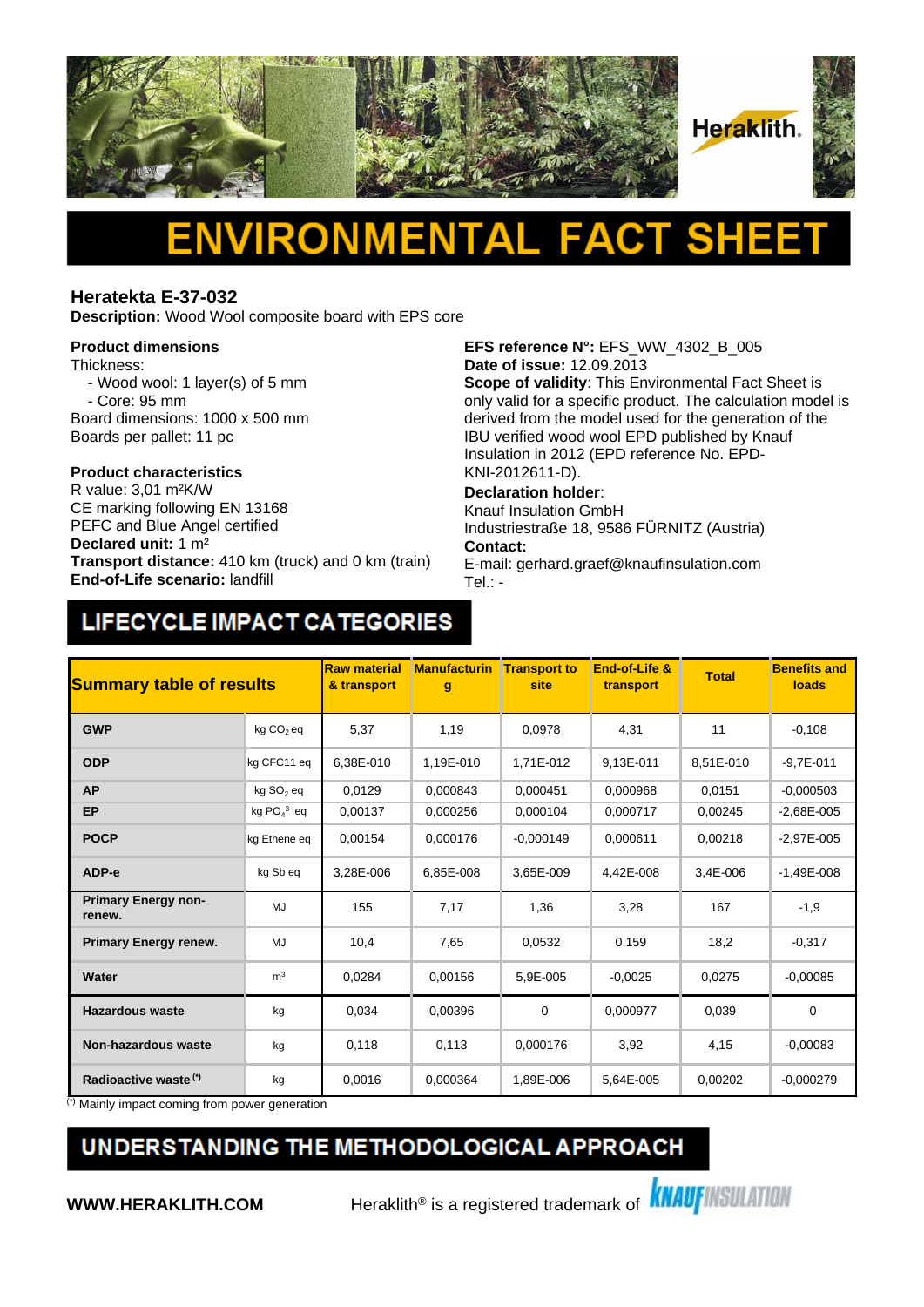

#### **Objectives**

Knauf Insulation is committed to making information about the environmental impact relating to products it places on the market available upon request. The format for presenting this information can either be a standard verified EPD or a simpler Environmental Fact Sheet based on a verified EPD.

The results are based on the LCA of Wood Wool insulation products produced by Knauf Insulation as an average from three different sites, Oosterhout (The Netherlands), Simbach (Germany) and Zalaegerszeg (Hungary).

The areas of application of the wood wool boards include underground parking, basement ceiling and pitched roof, etc.

#### **System boundaries**

The assessment is based on a "Cradle to Gate" LCA with the following additional stages: transportation to job site and end of life stages. Benefits and loads beyond the system boundaries are not included in the total. The 'Cradle to Gate' assessment takes into consideration the following stages of the life cycle: from raw material extraction, (including the necessary upstream processes, auxiliaries, transports and energy supply), the manufacturing and transportation to construction site, as well as the transportation to and the end LCA of life itself. The end of life and the benefits and loads beyond the system boundaries are based on landfill scenarios.

#### **Scope**

Standards: the environmental data reported in this Environmental Fact Sheet are based on calculation rules according to EN 15804 (see annex).The Life Cycle Assessment (LCA) follows ISO 14040:2006 and ISO 14044:2006.

#### **Data and tools**

The model used for the calculation of the LCA results is derived from a verified EPD model. In order to calculate results according to EN 15804, the original model was updated with background LCA datasets from 2012 and slightly adapted (e.g. modules according to EN 15804 and generic end-of-life modules). GaBi 6 software and data were used for modeling and calculation of results. [www.gabi-software.com](http://www.gabi-software.com)

#### **Verification**

The results and the consistency with the abovementioned standards have been checked through an extensive internal review applying PE INTERNATIONAL's quality standards. The original underlying LCA model for Wood Wool was verified by IBU in 2012 and communicated in three Environmental Product Declarations (EPDs). The current calculation has been conducted INTERNATIONAL AG according to the requirements of the PCR "Holzwerkstoffe" /PCR 2011/

### **ENVIRONMENTAL INDICATORS**

**Global Warming Potential** (GPW): impact of greenhouse gases such as carbon dioxide (CO<sub>2</sub>) or methane.

**Ozone Depletion Potential** (ODP): relative impact that the product can cause to the stratospheric ozone layer.

**Acidification Potential** (AP): the acidification of soils and waters predominantly occurs through the transformation of air pollutants into acids

**Eutrophication Potential** (EP): impact of nitrification by nitrogen and phosphorus to aquatic and terrestrial ecosystems, for example through algal blooms, disturbing the balance between species.

**Photochemical Ozone Creation Potential** (POCP): also known as summer smog, the impact from oxidizing of volatile compounds in the presence of nitrogen oxides (NOx) which frees ozone in the lower atmosphere

**Abiotic Depletion Potential element** (ADP- e): impact from depletion of resources excluding fossil fuel resources (such as oil or natural gas) expressed in equivalent antimony so to take into account scarcity of resources.

**Non-renewable Primary Energy**: non-renewable energy resources required to manufacture the product. Sources of nonrenewable energy are fossil fuels and uranium**.**

**Renewable Primary Energy:** renewable energy resources required to manufacture the product. Sources of renewable energy are biomass, wind, solar or hydraulic sources for example.

**Net fresh water**: input of net fresh water consumed in the life cycle stages ("blue water consumption" equals evaporated water).

**Annex to Environmental Fact Sheet N° EFS\_WW\_4302\_B\_005**

Complete results according to EN 15804 presentation

**RESULTS OF THE LCA - ENVIRONMENTAL IMPACT:** 1 m² Heratekta E-37-032

**WWW.HERAKLITH.COM** Peraklith® is a registered trademark of **KNAUFINSULATION**